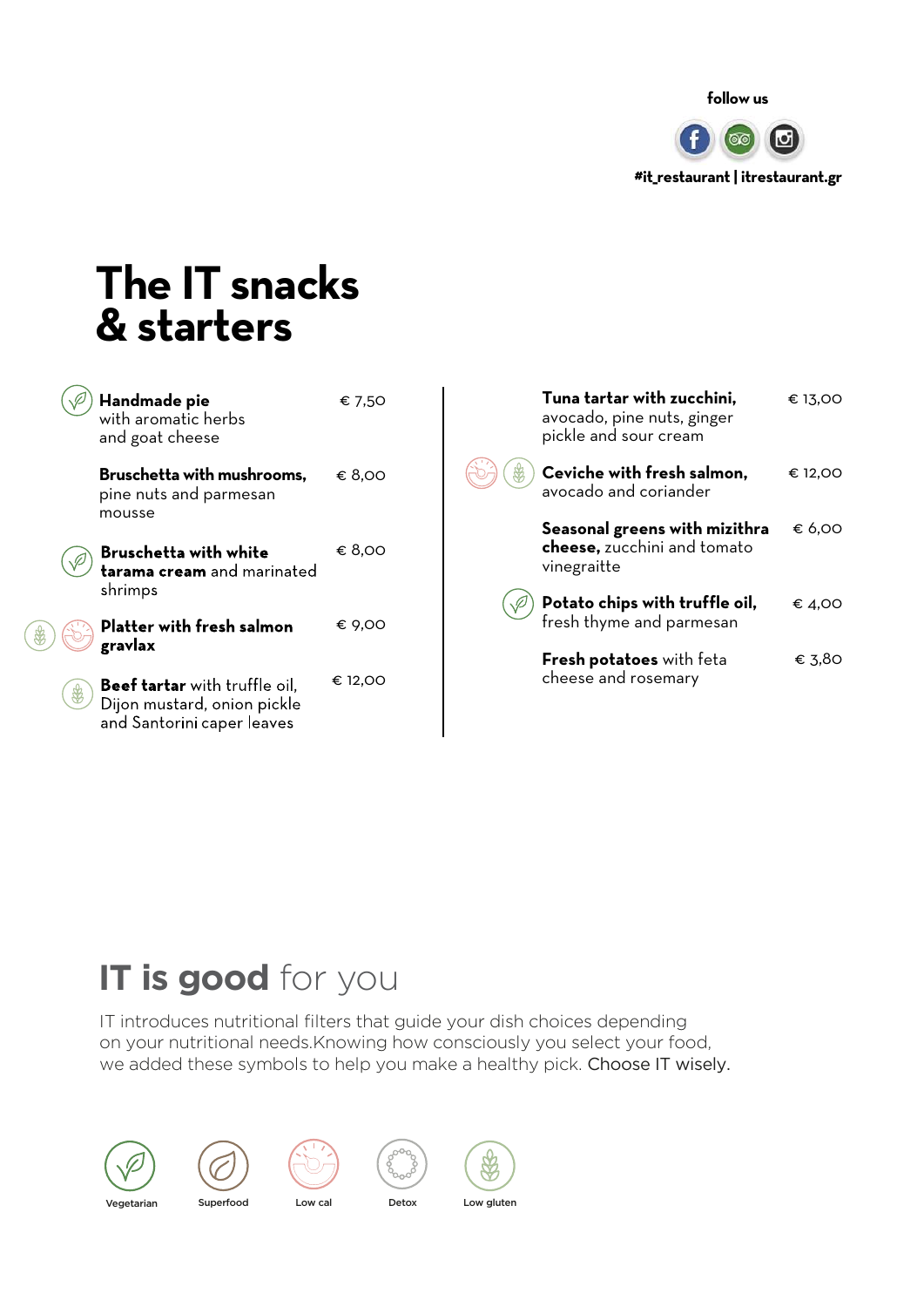### **As main as IT gets**

| <b>Barley pasta</b> with vegetables,<br>roasted tomato sauce and<br>goat cheese      | € 11,00 |
|--------------------------------------------------------------------------------------|---------|
| Ravioli with mizithra cheese,<br>pesto with walnuts and thyme                        | € 8,00  |
| Traditional pasta with<br>chicken, fresh pesto sauce,<br>spinach and mizithra cheese | € 8,70  |
| Pappardelle with<br>Bolognese sauce and cream<br>of parmesan                         | € 13,00 |
| <b>Carbonara</b> with fresh<br>tagliatelle with smoked<br>pancetta and poached egg   | € 13,00 |
| <b>Sticky chicken</b> thighs<br>in the oven with sweet potato<br>puree               | € 13,00 |
| <b>Chicken</b> marinated<br>in yogurt                                                | € 9,80  |
| Chicken burger<br>with green salad                                                   | € 12,00 |
| <b>Burger</b> with caramelized<br>onions                                             | € 9,80  |
| <b>Beef tagliata</b> with rocket<br>and molasses sauce                               | € 19,60 |

| <b>Veal liver</b> with<br>caramelized onions, fresh<br>thyme and potato chips | € 18.50 |
|-------------------------------------------------------------------------------|---------|
| Fresh sea bass fricassee with<br>coconut milk, lemon and ginger               | € 18.50 |
| Fresh tuna fillet with celery<br>root, kale and carob syrup                   | € 19.50 |
| Salmon fillet with parsley<br>salad and avocado                               | € 18.50 |

### **Put IT on the side**

|            | Basmati rice with lemon,<br>sesame and parsley             | € 3.50 |
|------------|------------------------------------------------------------|--------|
| <b>、 第</b> | Sweet potato puree                                         | € 4.50 |
|            | <b>Quinoa (bio) with avocado</b><br>and lemon-oil dressing | € 6.50 |
|            | Green salad with mint,<br>cherry tomatoes and carrot       | € 4.50 |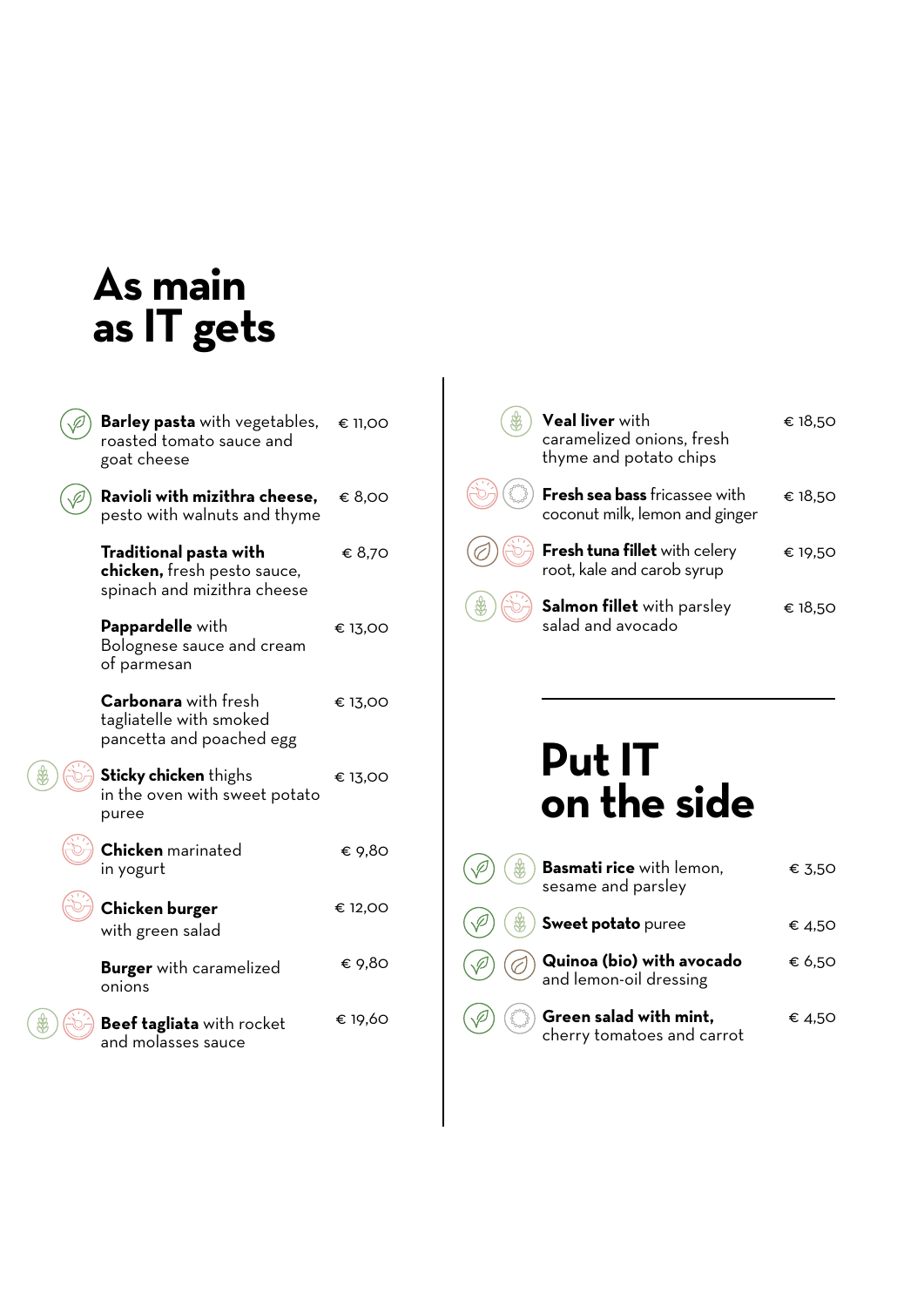## **The IT salad**

| and cranberries           | <b>Cole slaw</b> with Brussels<br>sprouts, lemon, yogurt, tahini                                            | € 7,00 |
|---------------------------|-------------------------------------------------------------------------------------------------------------|--------|
| Seasonal salad<br>vinegar | with crispy collyflower,<br>baked baby carrots,<br>beetroot, edamame beans,<br>fresh mint and bergamot      | € 9,00 |
| dressing                  | Green salad with sundried<br>tomato, rocket, caramelized<br>goat cheese, sunflower<br>seeds and vinaigrette | € 8.70 |
|                           | Green salad with roasted<br>halloumi, seasonal aspara-<br>gus, raisins and fennel seeds                     | € 9.80 |
| sesame oil                | <b>Green salad with fresh</b><br>chicken, fresh coriander,<br>raddish and vinaigrette with                  | € 9,00 |
| and bacon                 | Green Caesar salad<br>with fresh chicken                                                                    | € 8.70 |

| Green salad with fresh<br><b>salmon,</b> spinach, lettuce,<br>peas, avocado, dill and<br>honey dressing | € 10,00           |
|---------------------------------------------------------------------------------------------------------|-------------------|
| <b>Nicoise salad</b> with green<br>beans, corn, potato, and<br>mustard dressing                         |                   |
| with fresh tuna fillet                                                                                  | € 8,70<br>€ 15,30 |
| Quinoa (bio) salad with<br>avocado, feta cheese and<br>tahini dressing                                  | € 10,00           |
| Quinoa (bio) with kale,<br>marinated shrimps and<br>miso vinaigrette                                    | € 11,00           |
| Lentil (bio) salad with<br>caramelized onions, cherry<br>tomatoes, carrot, celery<br>and feta cheese    | € 6,50            |
|                                                                                                         | with tuna         |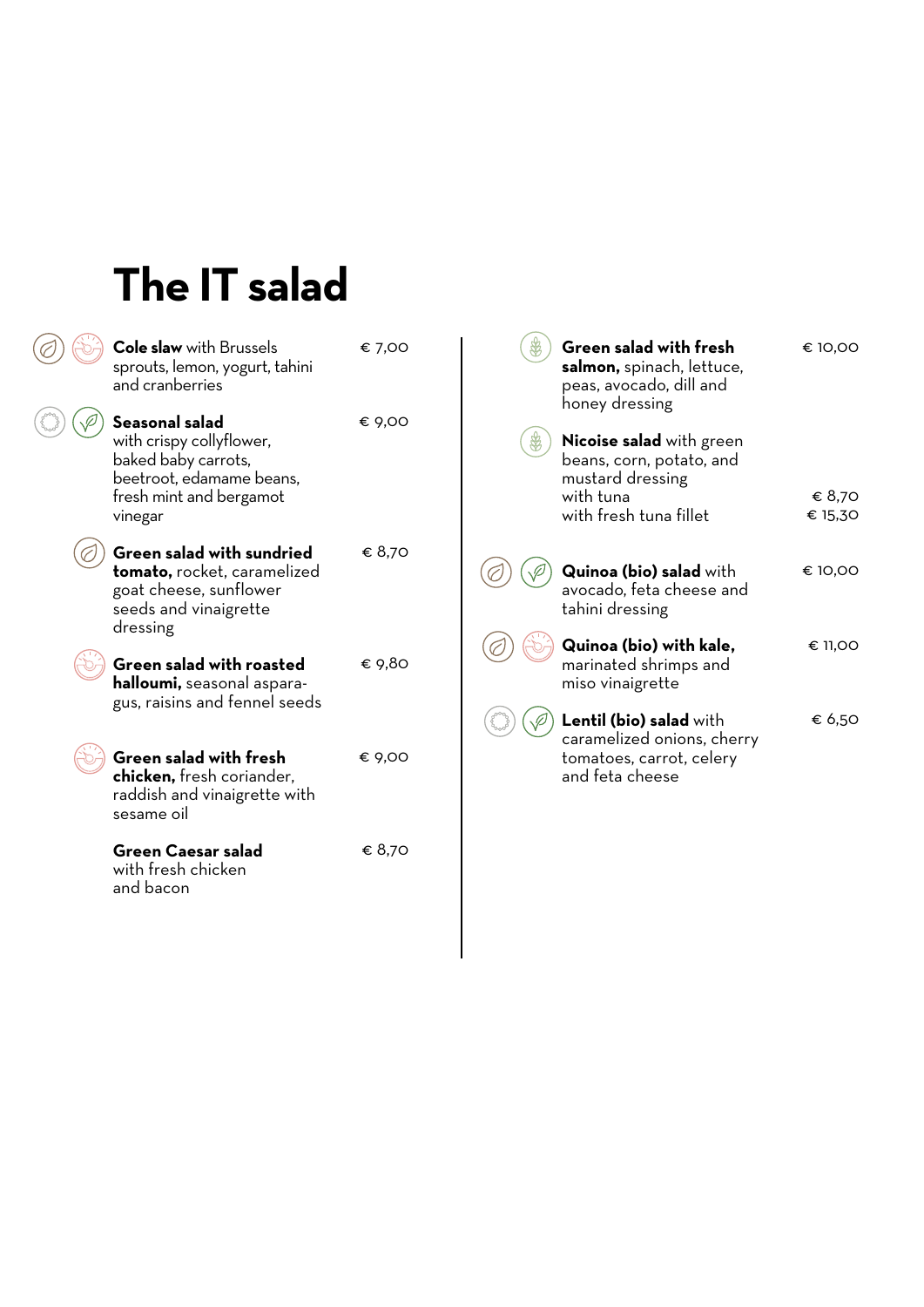## **As sweet as IT gets**

| Lemon mousse with meringue € 5,50                                           |        |
|-----------------------------------------------------------------------------|--------|
| <b>Chocolate ganache tart</b><br>with sea salt and caramelized<br>hazelnuts | € 6.50 |
| <b>Chocolate fondant</b><br>with orange ice cream                           | € 6.50 |

| Pumpkin cheesecake with<br>cinnamon, maple syrup and<br>ginger dough | € 6.50 |
|----------------------------------------------------------------------|--------|
| Cinnamon ice cream<br>with apple crumble                             | € 6.00 |
| <b>Mille-feuille</b> with fresh<br>passion fruit cream               | € 6.50 |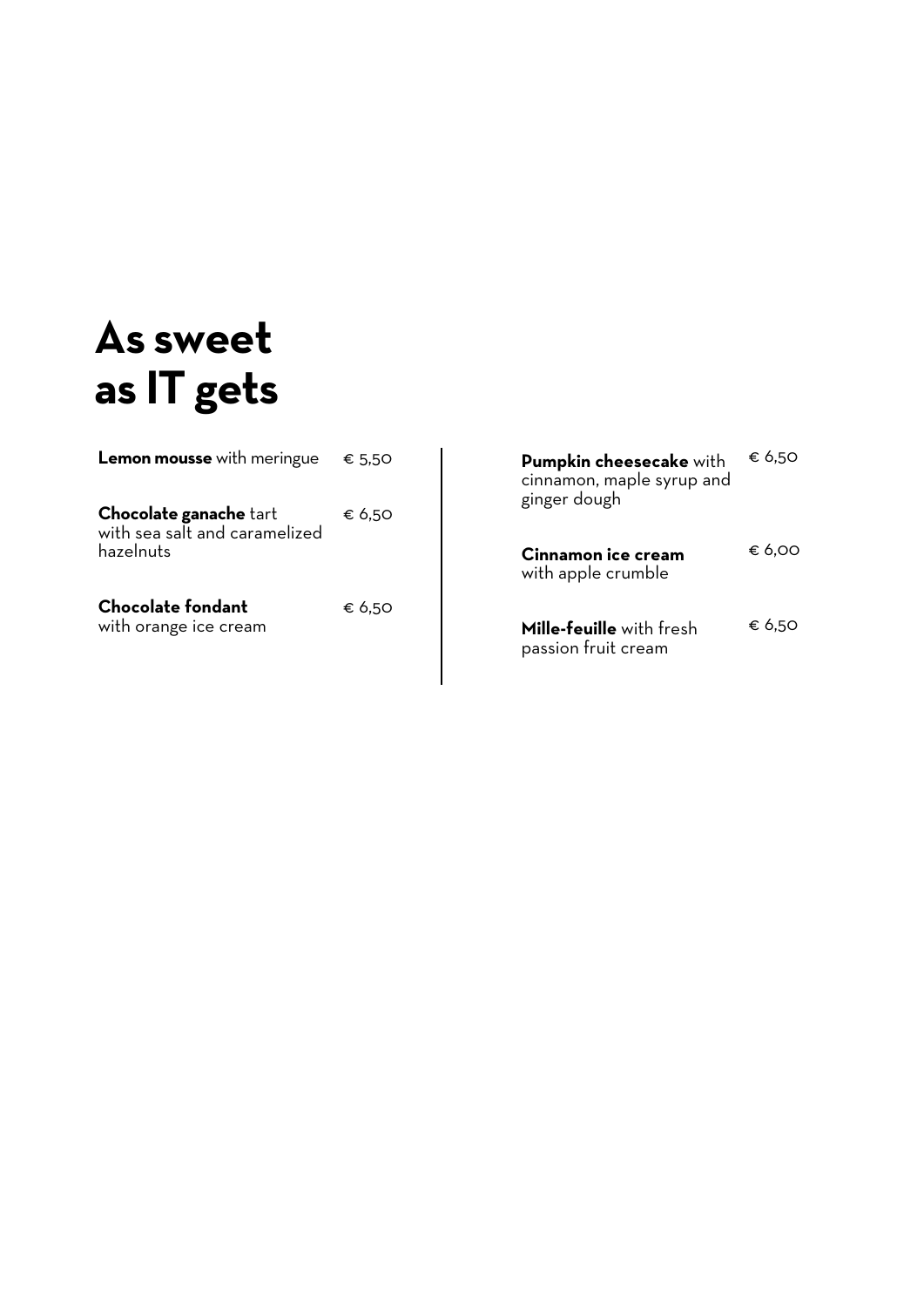## **Coffee and tea**

| Espresso/<br>Espresso διπλός                                        | € 2,70<br>€ 3,30   |
|---------------------------------------------------------------------|--------------------|
| <b>Brazilian Espresso</b><br>with lime zest                         | € 3,30             |
| Cappuccino/<br>Cappuccino double                                    | € 3,10<br>€ 3,60   |
| Freddo Espresso/<br>Freddo Cappuccino                               | € 3,10<br>€ 3,60   |
| Latte                                                               | € 3,50             |
| Iced latte                                                          | € 3,80             |
| Frappe                                                              | € 3,10             |
| Hot / cold Chocolate                                                | € 3,90             |
| Organic filter coffee<br>direct distillation                        | € 3.60             |
| Organic tea<br>in various flavors<br>(see our tea menu)             | € 3,10 /<br>€ 3,30 |
| Matcha green booster<br>(Matcha Ninja®, ginger,<br>stevia and mint) | € 4,50             |

### **Fresh juices Lemonades**

**Orange juice** 

250ml / 400 ml



€ 2,70 / € 3,90

**Pomegranate / Orange pomegranate juice** € 4,20 / € 3,80

| honey                                                                              |                 |
|------------------------------------------------------------------------------------|-----------------|
| Energy Bliss smoothie<br>orange, banana, pear,<br>apple, honey and nuts            | € 4,30          |
| Good-day<br>pear or seasonal fruit,<br>banana, orange                              | € 3,30 / € 3,90 |
| Spicy apple<br>apple, banana, cinnamon<br>and ginger                               | € 3,30 / € 3,90 |
| Fruit Must smoothie<br>orange, banana,<br>seasonal fruit, yogurt,<br>honey         | € 4,30          |
| <b>Monkey Business</b><br>smoothie<br>apple, banana, apple juice,<br>peanut butter | € 4,30          |
| <b>Four seasons</b><br>seasonal fruit, grapefruit,<br>banana and mint              | € 4.30          |
| Spinapple<br>spinach, apple juice,<br>lime, banana                                 | € 4,30          |
| <b>Super beet</b><br>beetroot, orange,<br>yogurt, honey, walnut,<br>ginger         | € 4,30          |
| Homemade lemonade                                                                  | € 2,80          |

250ml / 400 ml

€ 4,30

**Sunrise smoothie**  orange, banana, yogurt,

 $\bigcirc$ 

 $\circledast$ 

 $\bigcircledast$ 

 $(\mathcal{E}^{\infty})$ 

Pood

**Lemonade** with mastic and stevia (250ml) € 4,20

with mint (250ml)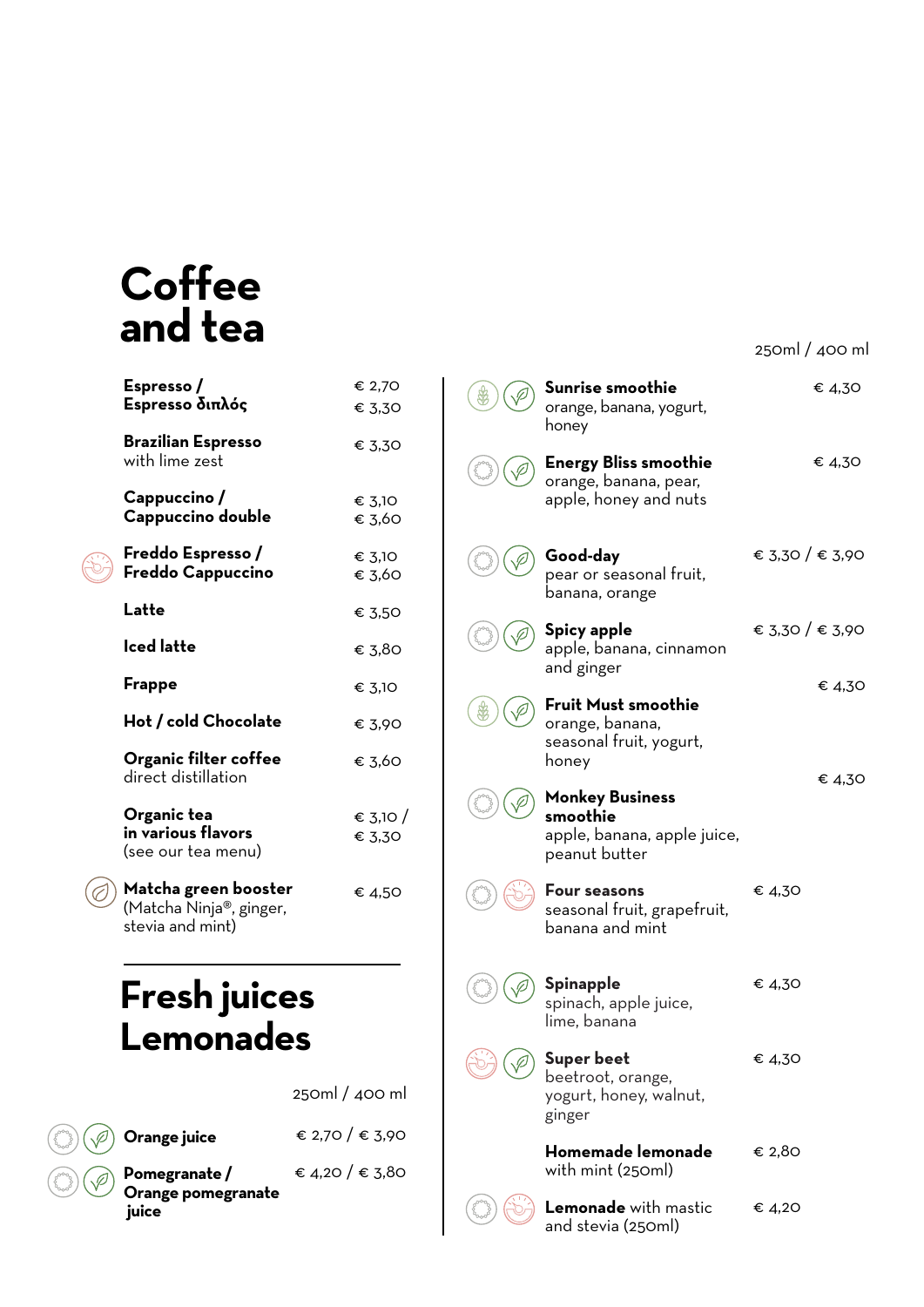## **The IT sandwiches**

| Whole grain bread with tuna salad,<br>carrot and yogurt cream                   | € 4.60 |
|---------------------------------------------------------------------------------|--------|
| <b>Farmer bread with avocado, fresh</b><br>chicken and chickpea hummus          | € 4.80 |
| Farmer bread with roasted vegetables, $\epsilon$ 4,80<br>rocket and feta cheese |        |
| <b>Whole grain sesame roll</b> with smoked<br>salmon, cucumber and yogurt       | € 5.50 |
| Sesame roll with manouri cheese,<br>tomato and thyme pesto                      | € 4,50 |
| Sesame roll with ham, gruyere, herbed<br>cream cheese and tomato                | € 4.50 |

### **The IT wraps**

| Wrap with turkey, emmental cheese,<br>iceberg and mustard dressing            | € 5.50 |
|-------------------------------------------------------------------------------|--------|
| <b>Chicken salad, bacon, corn</b><br>and gruyere                              | € 5.50 |
| Whole grain wrap with quinoa,<br>chickpeas, avocado hummus and<br>feta cheese | € 5.50 |

Availability changes daily

9:00 - 17:00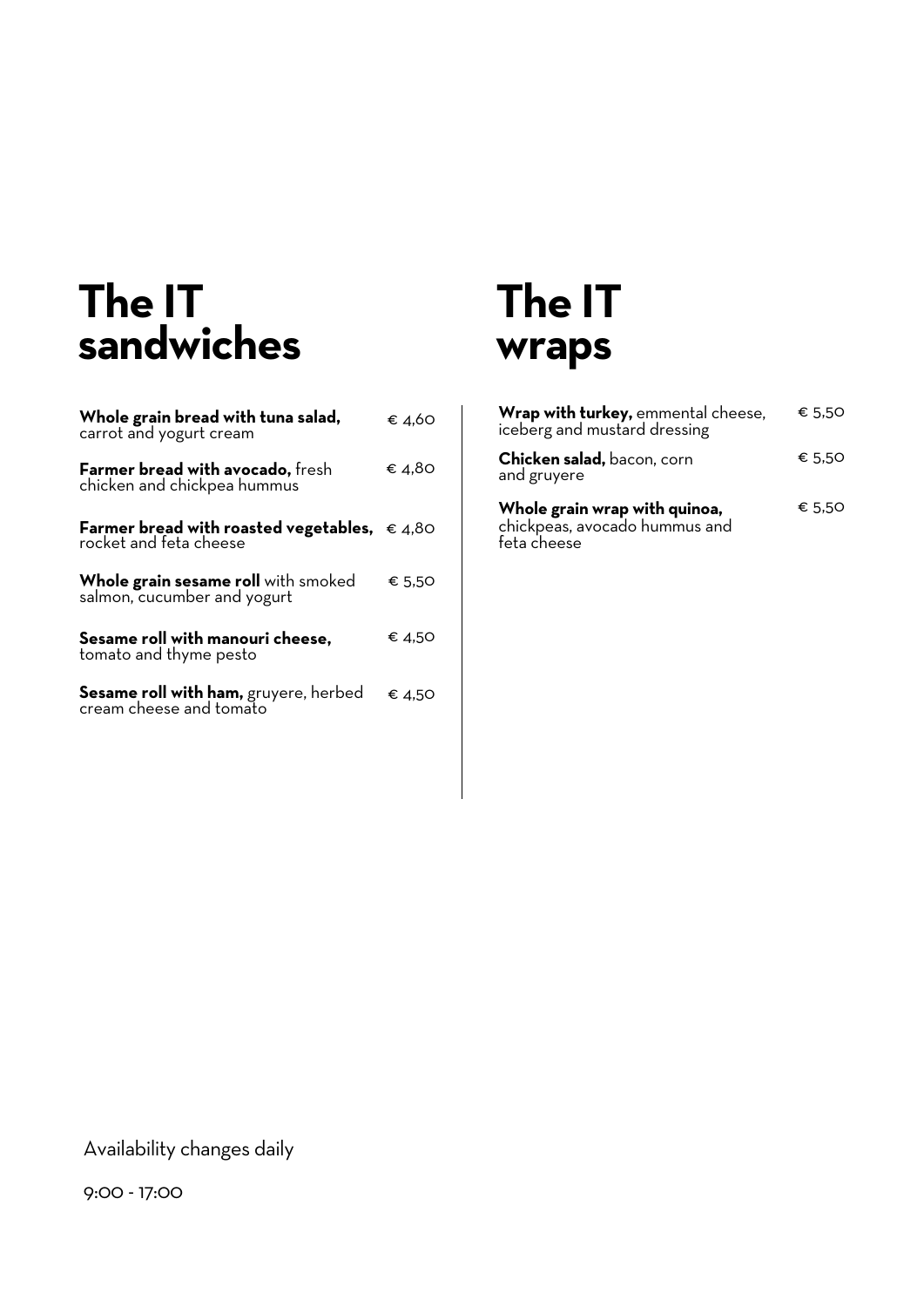# **Refreshments Beer**

| Coca Cola / Light /<br>Zero(250ml)                                                                      | € 2,00 |
|---------------------------------------------------------------------------------------------------------|--------|
| <b>Greek Sparkling Water</b><br>(250ml)                                                                 | € 2,20 |
| <b>Mastiqua</b> sparkling drink<br>with mastiha water (330ml)                                           | € 3.80 |
| <b>Natural Spring Water</b><br>(1.5)                                                                    | € 2,00 |
| <b>Three Cents</b> (200ml)<br>(Aegean tonic, Gentlemen's<br>soda, Pink Grapefruit soda,<br>Ginger beer) | € 2.80 |

| Nisos Pilsner (330ml)                | € 5.00 |
|--------------------------------------|--------|
| $Sol$ (330ml)                        | € 5.00 |
| Erdinger Weiss (330ml)               | € 5.00 |
| $Fix$ Hellas (330ml)                 | € 3.00 |
| Fix Hellas Dark (330ml)              | € 3.50 |
| Volcan Blonde (330ml)                | € 5.50 |
| Buckler alcohol-free beer<br>(330ml) | € 3.50 |

## **Distillates**

| Ouzo Idoniko<br>(50 / 200ml)         | € 3,00 / 8,00 |
|--------------------------------------|---------------|
| Cratan tsikoudia<br>$(100 / 200$ ml) | € 4.50 / 8.50 |